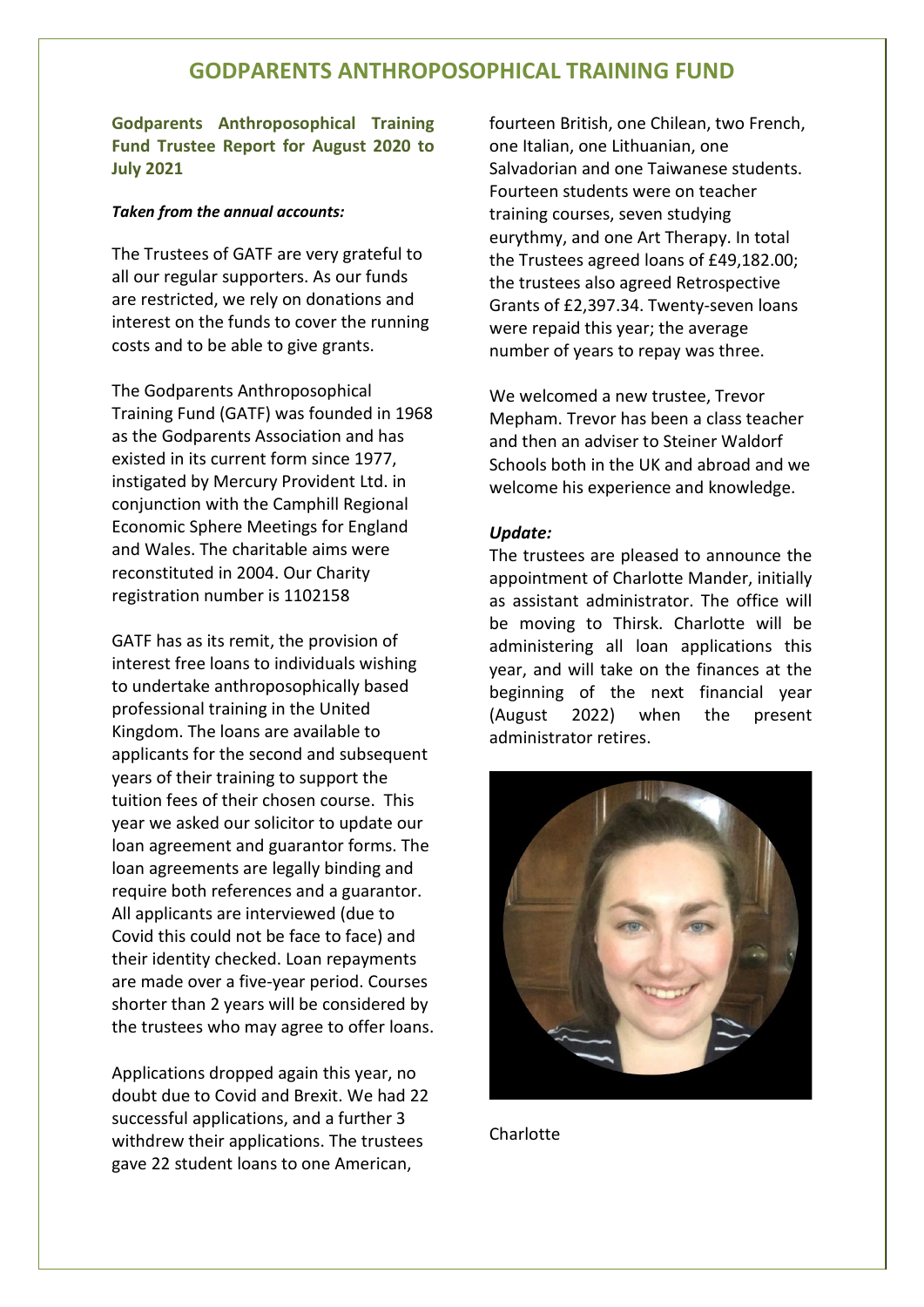

*Former Peredur eurythmy student working in India.*

# *From a former student of the West of England teacher Training*:

I'm writing to inform you that I have now paid the remaining balance of my loan from the Godparents Anthroposophical Training Fund for my second year on the WESTT course, in full. I would like to express my appreciation for the support that you have given me by accepting me for the loan which enabled me to attend the course.

You may be pleased to know that I am now teaching full-time having taken on a class at Drumduan School in Scotland. I hope that you are keeping well and that the GATF is strong and healthy in these challenging times and will be able to continue supporting future Waldorf trainees. It is such a valuable service that you provide.

\*\*\*\*\*\*\*\*\*\*\*\*\*\*\*\*\*\*\*\*\*\*\*\*\*\*\*\*\*\*\*\*\*\*\*\*\* Just to say I made my final payment. I wanted to say a huge thank you for this loan and all your work. I am now in my third year of teaching and it would not have been possible without the loan. *Former student of the London Early Years Training.*

### **Children's Fund:**

We have a small restricted fund to assist families in short term need to help pay the school fees. At present we have a small amount of loan money available. In order to give grants, we need donations.

To apply the school must give a recommendation, a loan application form will then be sent to the family and the trustees will consider the application. Any loan given will be sent to the school the child attends.

We are grateful to Sarah Lett, a former early year's student who raised money for GATF and the Christian Community by giving recitals of her songs.



Dear Mrs Avison Please know I appreciate very much the provision of a loan and your kind attention to all the papers.

With many thanks and best wishes *Present student*

#### *From a former student in Budapest*

I would like to say thank you for your patience with me and am really grateful because I couldn't have finished my WESTT course without your generous

Suite 1, Third Floor, Copthall House, 1 New Road Stourbridge DY8 1PH Registered in England No. 5002529 Registered Charity No. 1102158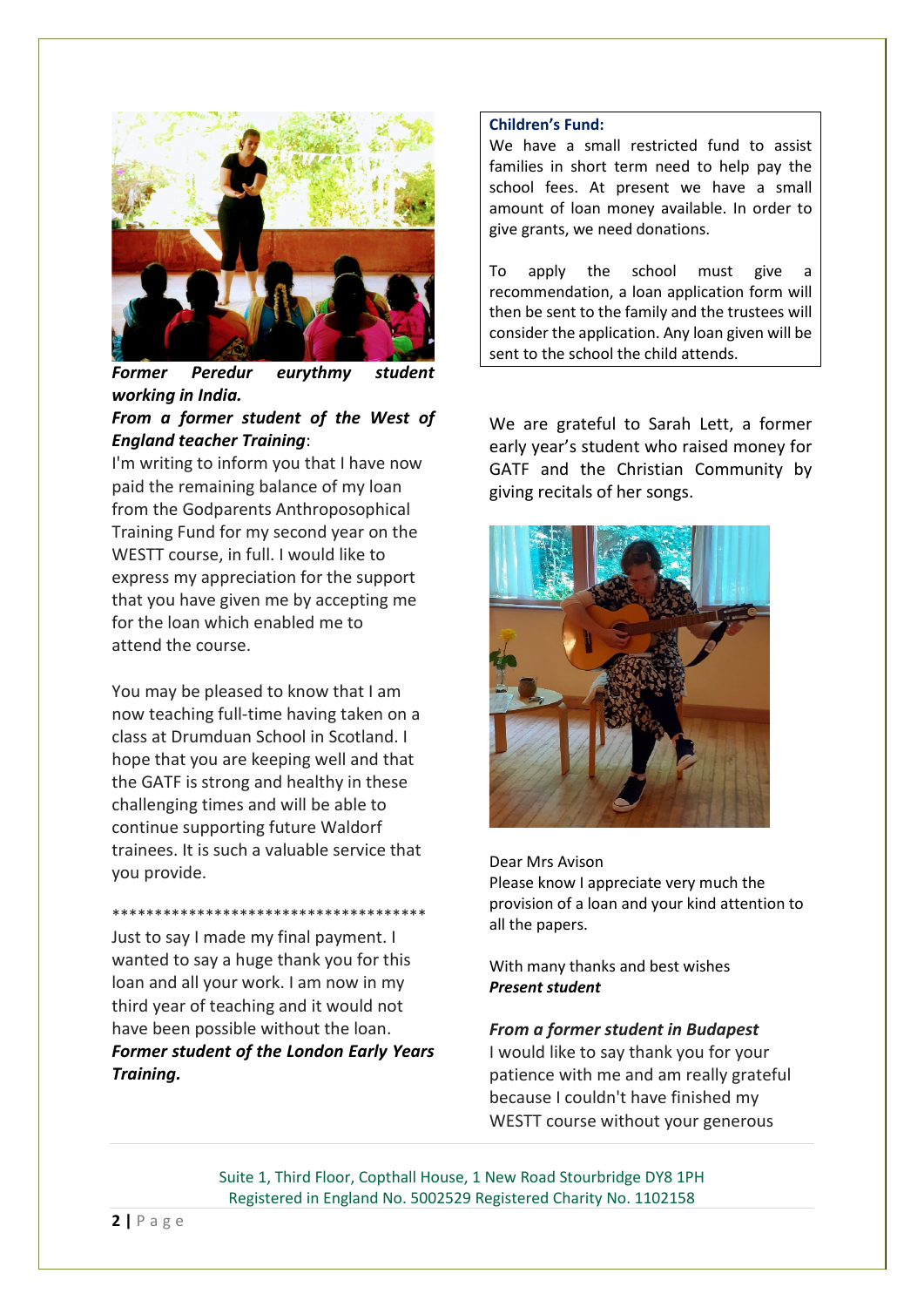help. I've been an English teacher for 6 years now and a class teacher for one year. And I really enjoy my job!



Here I attach a picture of me and my class ploughing the land to sow wheat this autumn.

I keep learning from my pupils now.

## *News from a former WESTT student now on the Crossfields Integrated Education Diploma:*

In the first lockdown of 2020 following the closure of Wynstones School I initiated and led the founding of a new education project: The Grove in Stroud, Gloucestershire. The project aims to support children and young people age 6 to 16 in becoming resilient, resourceful and responsible citizens for a sustainable world, through a programme inspired by Waldorf pedagogy, following a relational, restorative approach, with a strong land connection. We have an outdoor base on Oakbrook Community Farm, which pioneers biodynamic agricultural projects, and indoor bases at Crossfields Institute in Stroud where our oldest students are working on the Integrated Education Diploma, and All Saints Church, Uplands which houses our three younger groups. We work in strong and supportive partnership with families, and host (online) regular community circles and workshops. In January 2021 we supported students learning at home through a variety of different mediums including online sessions, facilitated

independent study and creative projects, and supporting parents in their engagement and facilitation of their children's learning journey. We look forward to growing and deepening our work, with more opportunities to mix age groups, celebrate festivals as a community and get out a lot more into the local community, amongst much more - but for now, we are very grateful to be up and running and giving over thirty young people the opportunity to deepen their capacity for resilience in these times through strengthening and supporting their relationships with themselves, others and the land and facilitating inspirational independent learning.



**North of England Steiner Waldorf Early Years Group**

## *From a former Tobias School of Art student*: Hello Jane. How are you?

I am emailing to say that I have now paid the rest of the money. I would like to thank you for all your support and patience all these years. Me becoming a Transpersonal Arts counsellor was a real dream and your help was paramount in making this a reality. I wish you an amazing Christmas and a wonderful new year. Health and Joy always

#### **\*\*\*\*\*\*\*\*\*\*\*\*\*\*\*\*\*\*\*\*\*\*\*\*\*\*\*\*\*\*\*\*\*\*\*\*\***

## Dear Jane,

Thank you so much for this, I am very touched and grateful. I really appreciate your care; it is a great help. Please give my warmest thanks to the trustees.

Suite 1, Third Floor, Copthall House, 1 New Road Stourbridge DY8 1PH Registered in England No. 5002529 Registered Charity No. 1102158